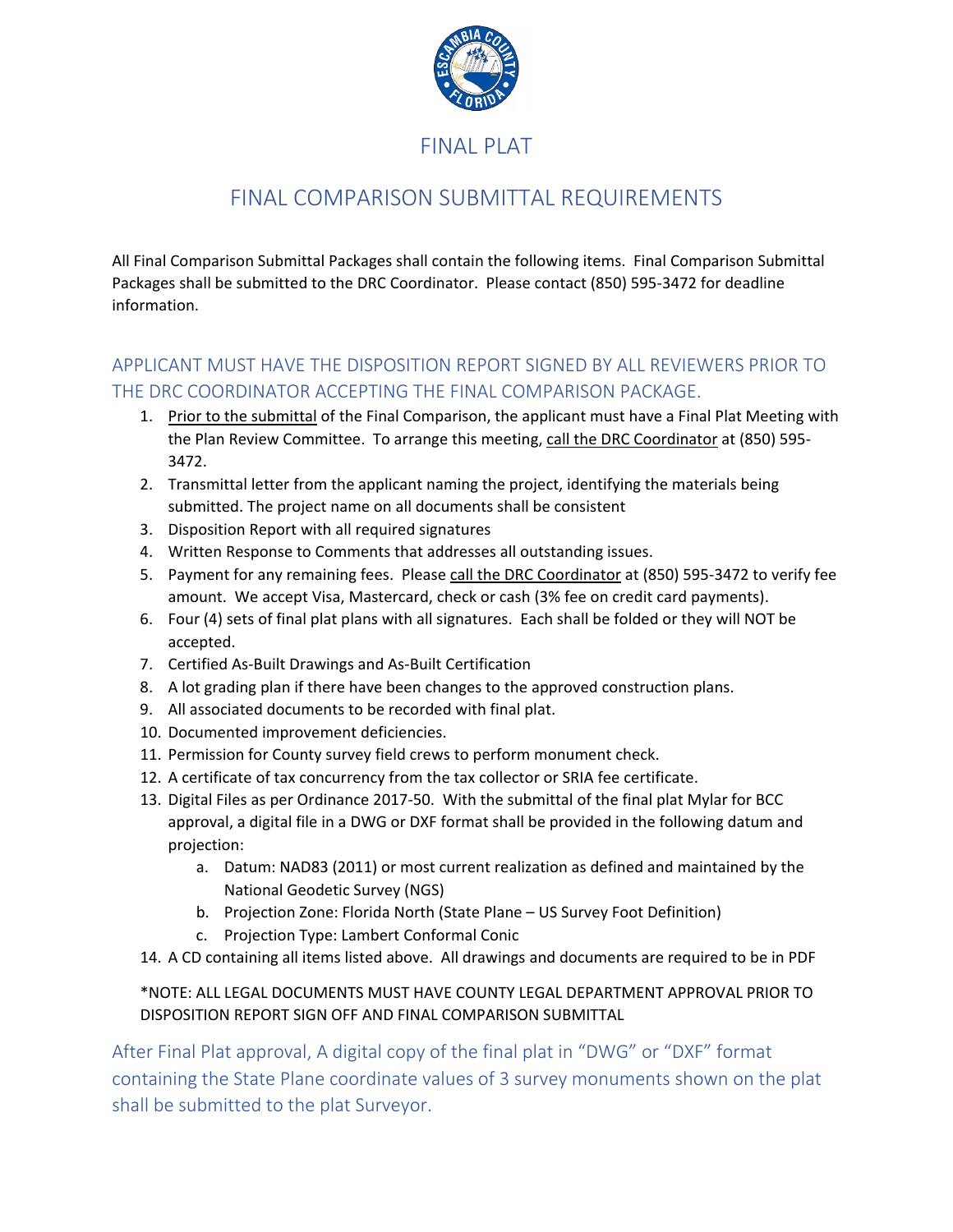

# APPLICATION SUBMITTAL PACKAGE REQUIREMENTS

All Final Plat Application Submittal Packages shall contain the following items, as a minimum, or be considered INCOMPLETE and NOT be accepted for processing. Final Plat Application Submittal Packages shall be submitted to the DRC Coordinator. Please contact the DRC Coordinator at (850) 595-3472 for deadline information. For specific information required on the final plat, refer to each Department's Checklists.

### Submittal Requirements:

- 1. Transmittal letter from the applicant naming the project, identifying the materials being submitted, what phase and number of lots being submitted, and specifically commenting on how (if) each of these requirements are being addressed. The project name on all documents shall be consistent.
- 2. A Project Information Form
- 3. Please call the DRC Coordinator to verify submittal fees (850) 595-3472. We accept Visa, Mastercard, check or cash (3% fee on credit card payments).
- 4. A set of final plat plans.
- 5. A current certified Boundary Survey identifying amount of acreage and mean highwater line, if applicable.
- 6. Residential Infrastructure Maintenance Disclosure Form (See attached)
- 7. A Two year Warranty Agreement/Guarantee of roads/drainage easements. **If not submitted it may hold up approval.**
- 8. Certified As-built Certification and As Built Plans. **If not submitted it may delay BCC approval\***
- 9. As—built core and density pavement results
- 10. Utility addendums layouts if not submitted with construction plans
- 11. Title certificate or policy less than 1.5 years old.
- 12. A copy of the Subdivision and Street Name Approval Letter provided by Addressing Department.
- 13. Original Restrictive Covenants, By-Laws & Articles of Incorporation in recordable form.
- 14. Mortgage Adjoinders/ Ratification of Plat
- 15. Hold Harmless Agreements
- 16. Deed for Conservation Easement (To be recorded)
- 17. Acknowledgement of Density Transfer
- 18. Public Access Easement
- 19. Stormwater collection area warranty deed.
- 20. Public Utility & Drainage Easement Deed
- 21. One **CD** with all of the above information included. Each document must be in an individual PDF format (ex. A five- page form is to be converted into ONE PDF document.)

**\*NOTE: All legal documents must have county legal department approval prior to disposition report sign off and final comparison submittal. Please sign all original recordable documents, in blue ink. Please include notation on all original recordable documents stating that after recording, return to County Surveyor, 3363 West Park Place, Pensacola, Florida 32505. If applicable seal's (raised Embossed) will be required.**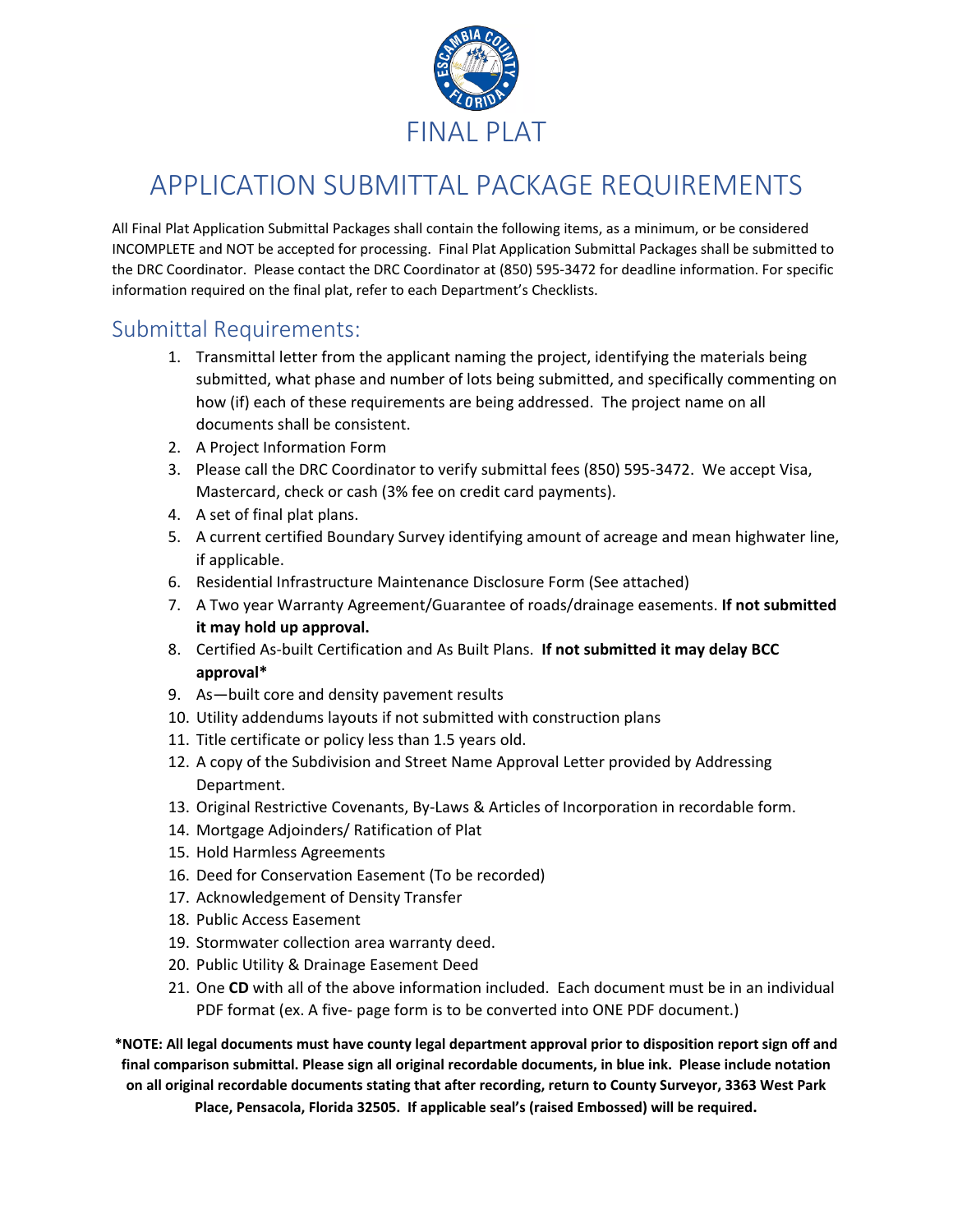

# Escambia County Traffic Operations & Planning

Survey Division

Plat Review Checklist

*withreferencestoFloridaStatutes*

- *1.* Original drawing Black Permanent Drawing Ink on Film (0.003 inches minimum thickness). *177.091 (1)*
- *2.* Sheet Size 24" X 36" 1/2", 1/2" margin on Top, Bottom, & Right, 3" Left margin. *per Clerk of Court*
- 3. PLAT BOOK\_\_\_\_\_PAGE\_\_\_\_\_\_, lower right hand corner. *per Clerk of Court*
- *4.* SHEET NO. OF *177.091 (3)*
- *5.* Index Sheet if multiple pages with matchlines. *177.091.(3)*
- *6.* Clearly labeled matchlines to show where sheets match or adjoin. *177.091 (3) (Check that adjacent sheet numbersare correctly labeled).*
- *7.* Stated and graphic scale. *177.091(4)*
- *8.* Sufficient size lettering and scale to show detail. *177.091(4)*
- *9.* Plat name on each sheet (the same size and type of lettering, including the words "Section", "Unit", "Replat", "Amended", etc.) *177.091 (5) & 177.051 (1)*
- *10.* Name of surveyor or survey business, street, and mailing address on each sheet. *177.091 (5)*
- *11.* North arrow. *177.091 (6)*
- *12.* Bearing reference to a well established and monumented line. *177.091(6)*
- *13.* Permanent reference monuments at every corner with appropriate symbol or designation (LB or LS Number) prior to platting. *177.091 (7)*
- *14.* Permanent control points on the centerline of R.O.W. with appropriate symbol or designation (LB or LS Number) within 1 (one) year or before required improvements bond expiration. *177.091 (8)*
- *15.* Monuments at lot corners before the transfer of any lot or required improvements bond expiration. *177.091 (8)*
- *16.* Section, Township, and Range under the name of the plat with replatting information, if any. *177.091 (10) &177.091 (17) (verify this matches caption.)*
- *17.* Name of the city, town, village, county, and state that the land being platted is in. *177.091 (10)*
- *18.* Caption (description) must be so complete that from it, without reference to the plat, the starting point and boundary can be determined. *177.091 (11)*
- 19. Verify Plat Name is correct in all certificates and theA&D.
- *20.* Adoption and Dedication with notary. *177.081 (2) & 177.091 (12)*
- 21. Check that road names listed in the A&D match the map sheets.
- 22. Check that tracts and easements are addressed in theA&D.
- *23.* Certificate of Approval and Acceptance by Governing Body. *177.071 & 177.091 (12)*
- *24.* Certificate of Clerk. *177.091 (13)*
- *25.* Surveyor's Certificate. *177.091 (13)*
- *26.* Surveyor's Certificate includes "That the plat was prepared under his or her direction and supervision and that the plat complies with all of the survey requirements of Chapter 177, Part 1, Platting.". *177.061*
- *27.* Printed name of the Surveyor; License Number; survey business name, if any; LB Number, if any; and address under the Surveyor's Certificate. *177.061*
- *28.* Certificate of Review by Professional Surveyor and Mapper. *177.081(1)*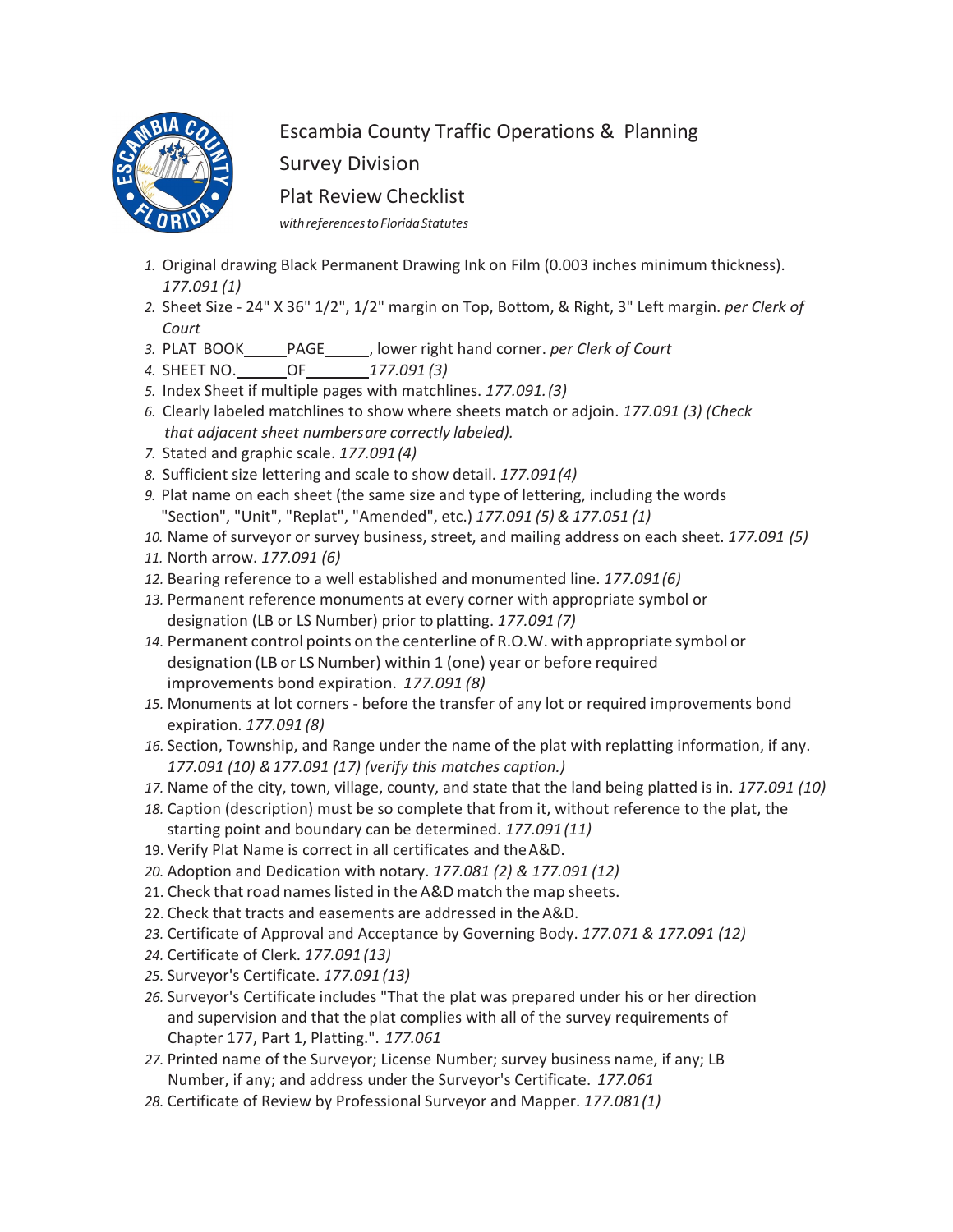- *29.* Section lines and 1/4 section lines. *177.091(14)*
- *30.* Point of Reference, if any. *177.091(14)*
- *31.* Point of Beginning. *177.091(14)*
- *32.* Bearings and distances around boundary. *177.091 (14) (run boundary closure) and (spot check key map with map sheets)*
- *33.* Street Names. *177.091 (15) (check key map with mapsheets)*
- *34.* R.O.W. widths. *177.091 (15)*
- *35.* Waterways. *177.091 (15)*
- *36.* Location and width of proposed easements. *177.091(16)*
- *37.* Location and width of existing easements identified in Title Opinion. *177.091 (16)*
- *38.* Bearings and distances for non concentric or non parallel easements. *177.091 (16)*
- 39. Identify contiguous properties by Subdivision Title, Plat Book and Page or if unplatted, so state.
	- *177.091(17)(check all Plat Book and Pageslisted are correct.)*
- *40.* Lot and block numbers must be progressive. *177.091(18)*
- *41.* Bearings and distances on all Tracts. *177.091(19)*
- *42.* Bearings and distances on all lots. *177.091(19)*
- *43.* Bearings and distances on all roads. *177.091(19)*
- *44.* If lot or boundary irregular, a witness line must be shown. *177.091 (19)*
- *45.* Curvilinear lots show radius, arc, and delta. *177.091 (20)*
- *46.* Radial lines will be so designated. *177.091(20)*
- *47.* Bearings or angles on all lines. *177.091(21)*
- *48.* Bearings and distances on centerline streets. *177.091(22)*
- *49.* Curved centerlines show arc, delta, radius, chord, and chord bearing. *177.091(22)*
- *50.* Designate park and recreation parcels, if any. *177.091(23)*
- *51.* Interior excepted parcels, as described in the caption, must be labeled "Not a Part of this Plat". *177.091 (24)*
- *52.* Show purpose of all areas dedicated on the plat. *177.091 (25)*
- *53.* Tabular data must appear on sheet which it applies. *177.091 (26) (check curve and line numbers that they agree with map sheet)*
- 54. "NOTICE: THIS PLAT, AS RECORDED IN ITS GRAPHIC FORM, IS THE OFFICIAL DEPICTION OF THE SUBDIVIDEDLANDS DESCRIBED HEREINAND WILL IN NOCIRCUSTANCES BE SUPPLANTED IN AUTHORITY BY ANYOTHER GRAPHICOR DIGITAL FORM OF THE PLAT. THERE MAY BE ADDITIONAL RESTRICTIONS THAT ARENOT RECORDEDONTHIS PLAT THAT MAY BE FOUND IN THE PUBLIC RECORDS OF THIS COUNTY." *177.091 (27)*
- *55.* asements referenced for Cable Television use. *177.091(28)*
- *56.* Legend of all symbolized abbreviations. *177.091(29)*
- *57.* Boundary survey. *177.041*
- *58.* Check access to public or dedicated right of way. *Informational*
- *59.* Roads dedicated to the County must include in Adoption and Dedication reference to entity maintaining ponds and drainage easements with County having right to drain through said easements and ponds. *Informational*
- 60. Flood insurance should not beshown.
- 61. Top of bank should not be shown or if it is shown it should be a dashed line.
- 62. Check for land locked parcels.
- 63. State plane and geodetic coordinates; scale, elevation and combined scale factors; convergence angles; and elevations in a tabular form shown on plat per County requirements.
- 64. Digital Files as per Ordinance 2017-50. With the submittal of the final plat Mylar for BCC approval, a digital file in a DWG or DXF format shall be provided in the following datum and projection:
	- $\circ$  Datum: NAD83 (2011) or most current realization as defined and maintained by the National Geodetic Survey (NGS)
	- o Projection Zone: Florida North (State Plane US Survey Foot Definition)
	- o Projection Type: Lambert Conformal Conic